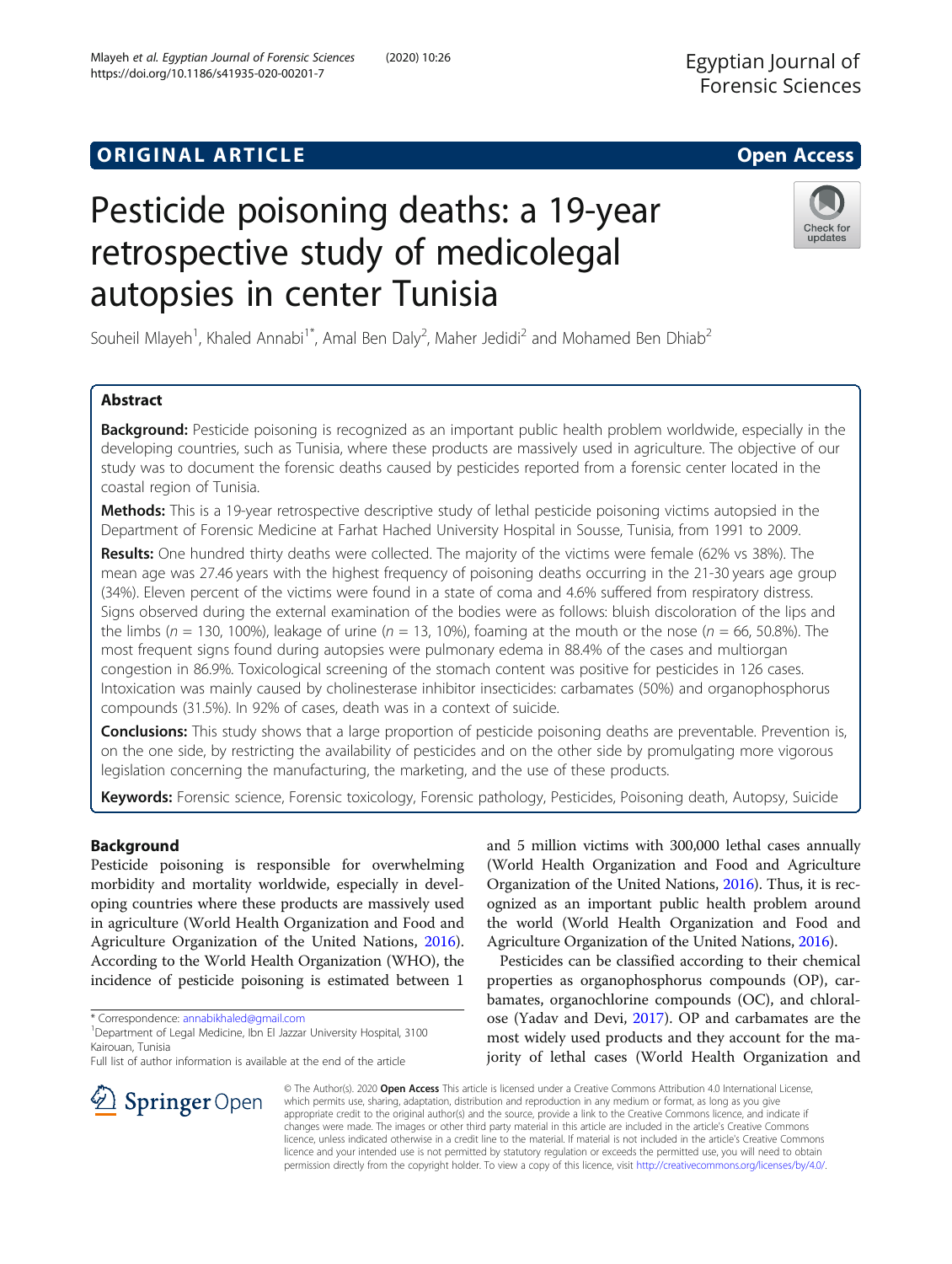Food and Agriculture Organization of the United Nations, [2016](#page-5-0)).

Agriculture is one of the most important sectors in the Tunisian Economy (Trading economics [2019](#page-5-0)). It contributes up to 10% in the gross domestic product of the country (Trading economics [2019\)](#page-5-0). To ensure the efficiency of this activity, pesticides are frequently used. Although there are specific laws regulating the use of pesticides in Tunisia, the insufficiency of the legislation and the lack of the application fail to prevent the indiscriminate use of these products.

Many studies carried worldwide emphasize the gravity of pesticide poisoning (Maria et al. [2006;](#page-5-0) Kahraman et al. [2008;](#page-5-0) Qian et al. [2009](#page-5-0); Derkaoui et al. [2011;](#page-5-0) Idiz et al. [2012;](#page-5-0) Wang et al. [2019;](#page-5-0) Gummin et al. [2019](#page-5-0)). However, there are few studies reporting pesticide-poisoning-related deaths in Tunisia. Hence, this study aimed to document the forensic deaths caused by pesticides reported from a forensic center located in the coastal region of Tunisia between the years 1991 and 2009.

## Methods

Located on the east coast of Tunisia, Sousse is the third biggest city in terms of population. The Department of Forensic Medicine at Farhat Hached University Hospital is the second major forensic Institute in Tunisia, serving Sousse and other cities located in the central region of Tunisia.

A retrospective descriptive 19-year review of data from 130 pesticide poisoning autopsies performed by the Department of Forensic Medicine at Farhat Hached University Hospital of Sousse between January 1, 1991, and December 31, 2009, was carried out. Data were obtained from judicial requisitions, autopsy reports, toxicology, and histology results. Judicial requisitions contained the identity of the victims and a brief description of the circumstances of death.

If the cause of death is apparent by scene investigation and review of clinical history, external examination is a general rule. All autopsy cases were subjected to comprehensive toxicology testing for pesticides, drugs, and alcohol. Specimens including blood, urine, and stomach contents were collected from each victim at autopsy. Pesticide poisoning was confirmed in these cases by analyzing the substance using thin-layer chromatography and gas chromatography–mass spectrometry at the Toxicology Department of Farhat Hached University Hospital.

This study was approved by the ethics committee of Farhat Hached University Hospital of Sousse, Tunisia.

#### Results

Between 1991 and 2009, 6812 autopsies were performed in the Department of Forensic Medicine at Farhat Hached University Hospital in Sousse, Tunisia. Three hundred and ten deaths (4.5%) were attributed to lethal intoxication. Among them, 130 (41.9%) were resulted from pesticide-poisoning. One hundred twenty-six of the cadavers were autopsied. The remaining 4 were patients hospitalized for a long duration in reanimation units with existing toxicology screening confirming the intoxication. Therefore, an external examination was sufficient.

The majority of the victims were female (62% vs 38%). The mean age was 27.46 years with extreme ages between 8 months and 90 years. The highest frequency of poisoning deaths was in the 21-30 years age group (34%).

Seventy-two percent of the victims  $(n = 94)$  lived in rural areas, 61.5% ( $n = 80$ ) were jobless, 76.1% ( $n = 99$ ) were single, and 13.8% ( $n = 18$ ) had a psychiatric history. The socio-demographic and medical characteristics of the victims are detailed in Table [1.](#page-2-0)

The frequencies of pesticide-poisoning deaths according to the seasons of the year were as follows: summer 35%, spring 26%, winter 22%, and autumn 17%.

Eleven percent of the victims ( $n = 14$ ) were found in a state of coma, 4.6% ( $n = 6$ ) suffered from respiratory distress, and 4.6% exhibited intense vomiting. Intoxication symptoms are detailed in Table [2](#page-2-0). The places where death occurred were 40% ( $n = 52$ ) in medical facilities, 27.6% ( $n = 36$ ) at home, 23.8% ( $n = 31$ ) during medical transportation, 5.3% ( $n = 7$ ) in public places, and 3% ( $n = 1$ )  $= 4$ ) in the workplace. Twenty-one percent of the victims ( $n = 27$ ) were hospitalized in intensive care units during 1 to 35 days with an average period of 5.84 days.

Signs observed during the postmortem external examination of the bodies were as follows: bluish discoloration of the lips and the limbs ( $n = 130, 100\%$ ), leakage of urine  $(n = 13, 10\%)$ , traces of vomiting over the clothes ( $n = 4$ , 3.07%), foaming at the mouth or the nose  $(n = 66, 50.8\%)$ , and traces of tongue biting  $(n = 5,$ 3.84%). One victim had signs of recent sexual assault. The most frequent signs found during autopsies were pulmonary edema in 88.4% of the cases and multiorgan congestion in 86.9% (Table [3](#page-2-0)). The stomach content was green in 33 cases suggesting an intoxication with Lannate pesticide.

Toxicological screening of the stomach content was carried out in all the 126 autopsies and was positive for pesticides. Toxicology screening of urine was carried out in 90 cases and revealed chloralose intoxication in 14 cases. The anti-cholinesterase activity in the blood was measured in 107 cases and was normal in 9 cases (6.9%), low in 4 cases (3.1%), and very low in 94 cases (72.3%). Carbamate insecticides were the main identified pesticides ( $n = 65$ , 50%); the other products were OP insecticides ( $n = 41, 31.5\%$ ), chloralose rodenticides ( $n = 18$ , 13.8%), and OC insecticides ( $n = 2$ , 1.5%). Methomyl was the main carbamate compound incriminated in poisoning deaths ( $n = 28$ , 21.5%). The three identified OP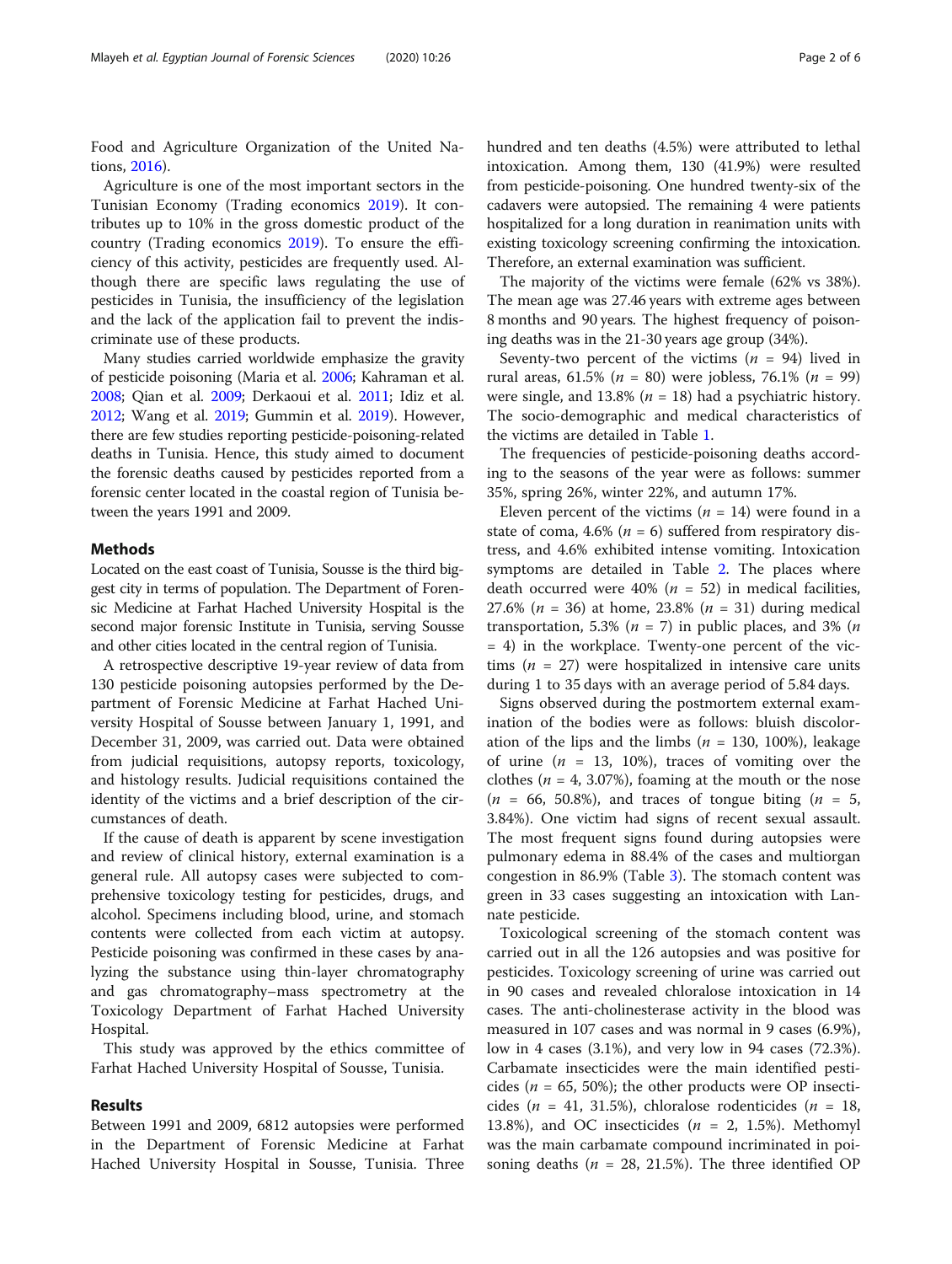were dichlorvos, parathion, and Quickphos. Carbamazepine was found in the stomach content of 2 victims and haloperidol and phenobarbital in 2 other cases. Histological examination was carried out in 10 cases. It revealed pulmonary edema in 7 cases, acute broncho

Table 2 Symptoms of the intoxication

| Symptom              | n  | %    |
|----------------------|----|------|
| Coma                 | 14 | 10.7 |
| Vomiting             | 6  | 4.6  |
| Respiratory distress | 6  | 4.6  |
| Cardiac arrest       | 5  | 3.8  |
| Convulsions          | 4  | 3    |
| Malaise              | 11 | 8.4  |
| Unknown              | 84 | 64.6 |
|                      |    |      |

Table 3 Signs during autopsy

| Sign                   | n   | $\%$ |
|------------------------|-----|------|
| Multi-organ congestion | 113 | 86.9 |
| Cerebral edema         | 46  | 35.3 |
| Pleural effusion       | 12  | 9.2  |
| Pulmonary edema        | 115 | 88.4 |
| Mucus in the bronchi   | 69  | 53   |
| Ascites                | 4   | 3    |
| Intestinal hemorrhage  | 18  | 13.8 |
| Pregnancy              | ξ   | フ3   |

pneumopathy in 3 cases, multi-organ congestion in 6 cases, cerebral edema in 2 cases, and acute pancreatitis in 4 cases.

Pesticide poisoning deaths were due to suicide ( $n = 120$ , 92.3%), followed by accidents ( $n = 8$ , 6.1%), and homicide  $(n = 2, 1.5\%)$ . Familial conflicts were the triggering factor in 29.2% of the cases of suicide ( $n = 38$ ). One male victim committed suicide after being sexually assaulted. Four infants were accidentally poisoned while they were playing.

## **Discussion**

The present study revealed that the ratio of pesticiderelated deaths to all poisonings was 41.9%. Similar ratios were observed in other agricultural producing countries. In China, for instance, Qian reviewed the records of 218 poisoning deaths from the Tongji Center for Medicolegal Expertise in Hubei, from 1999 to 2008 (Qian et al. [2009\)](#page-5-0). He reported that 37.6% of toxic deaths were caused by pesticides. These cases are fewer in occidental countries. In fact, in the USA, pesticides were incriminated only in 3.47% of the cases of poisoning in 2018 (Gummin et al. [2019](#page-5-0)).

In the present study, the mean age of fatal pesticidepoisoning victims was 27.46 years. Kahraman et al. evaluated pesticide poisonings in a University Hospital in Turkey, from June 1, 1993, to June 31, 2007, and they reported that the mean age was 34.1 years (Kahraman et al. [2008\)](#page-5-0). In the study of Derkaoui et al., reviewing 28 patients intoxicated with organophosphorus pesticides in Fès, Morocco, for 7 years between January 2003 and December 2010, the mean age was also young 24.5 years (Derkaoui et al. [2011](#page-5-0)). In fact, this period of age is associated with big social pressure for young adults leading to suicide by pesticide poisoning (Turecki et al. [2019](#page-5-0)). We found that 21% of intoxication victims were children aged under 18 years. Similarly, Maria et al. reported that 6.6% of the cases of poisoning in the state of Mato Grosso do Sul, Brazil, from 1992 to 2002, concerned children aged between 5 and 14 years (Maria et al. [2006\)](#page-5-0). Pesticide poisoning among children is frequently accidental. In this period of age, children tend to explore the outside world and they interact with objects by putting them in their mouths (Gooch et al. [2016\)](#page-5-0).

<span id="page-2-0"></span>Table 1 Sociodemographic and medical characteristics of the

Sex and the Male 19 Male 49 38

Age < 10 9 6.9

Origin **Rural** Rural 94 72

Marital status Single 99 76.1

Occupation 50 Jobless 50 61.5

Medical history **Psychiatric history** 18 13.8

Nature of psychiatric disorder Depression 12 9.2

Nature of the neurological disorder Mental retardation 7 5.3

Modality n %

Female 81 62

10-20 years 31 23.8 21-30 years 44 33.8 31-40 years 22 16.9 41-50 years 14 10.7 51-60 years 5 3.8 61-70 years 1 0.7 71-80 years 2 1.5 81-90 years 2 1.5

From town 36 28

Married 23 17.6 Divorced 7 5.3 Widowed 1 0.7

Day laborer 10 7.6 Students 40 30.7

Neurological disorder 7 5.3

Schizophrenia 1 0.7 Behavioral disorders 12 9.2

Hemiplegia 1 0.7 Epilepsy 5 3.84

victims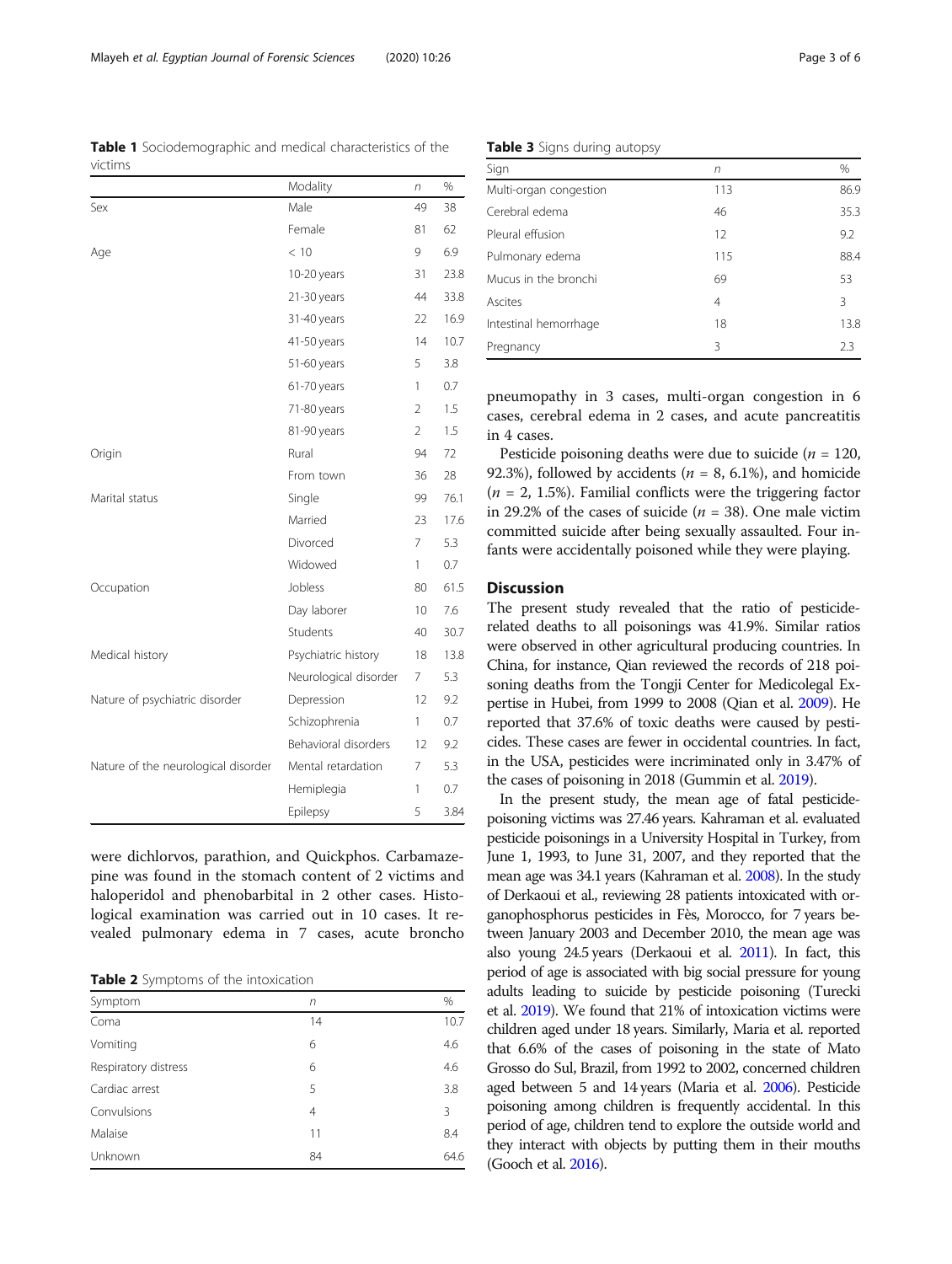A female predominance was observed in our study. Derkaoui et al. reported a similar rate of female victims (67%) in Morocco (Derkaoui et al. [2011\)](#page-5-0). This may be explained by the fragile attitude of women facing conflicts. It is also known that women hesitate and choose uncertain modalities of suicide such as pesticide poisoning compared to men who prefer more radical methods such as hanging (González et al. [2015](#page-5-0)).

As is the case in many studies, we have noticed that the majority of pesticide poisoning cases happened in rural areas (Maria et al. [2006;](#page-5-0) Kahraman et al. [2008](#page-5-0); Qian et al. [2009;](#page-5-0) Derkaoui et al. [2011;](#page-5-0) Idiz et al. [2012;](#page-5-0) Wang et al. [2019;](#page-5-0) Gummin et al. [2019\)](#page-5-0). This is mainly because pesticides are frequently used in agriculture. Furthermore, these regions are distant from medical facilities which make access to urgent medical assistance difficult. The low socioeconomic position and the poor educational level are also major risk factors (Idiz et al. 2013). In our study, 13.8% of the victims had a psychiatric history. Many studies emphasized on the role of psychiatric disorders in triggering suicide (Maria et al. [2006](#page-5-0); Kahraman et al. [2008](#page-5-0); Qian et al. [2009](#page-5-0); Derkaoui et al. [2011;](#page-5-0) Idiz et al. [2012](#page-5-0); Wang et al. [2019](#page-5-0); Gummin et al. [2019\)](#page-5-0).

Four victims were found in a state of coma. Coma is one of the most frequent signs of chloralose intoxication and it is generally profound (Richardson et al. [2019](#page-5-0)). Five percent of the victims exhibited respiratory symptoms. This is due to the bronchoconstriction and hypersecretion of mucus in the bronchi consequent to the muscarinic effect. OP may also, induce the paralysis of peripheral respiratory muscles when they interact with the nicotinic receptors and depress the central nervous respiratory centers (Nordgren and Bailey [2016](#page-5-0)).

Bluish discoloration of the lips and the limbs resulting from severe hypoxia was observed in all the victims. These signs are nonspecific of pesticide poisoning deaths and may be found in natural deaths. In our study, the most frequent signs discovered during autopsies were pulmonary edema and multiorgan congestion consequent to cardiac failure. Four victims had histological signs of acute pancreatitis. Yoshida et al. also reported cases of pancreatitis consequent to OP intoxication (Yoshida et al. [2015\)](#page-5-0). Sixty-nine victims had abundant mucus in the bronchi. This is explained by the hyperactivity of the parasympathetic system induced by the intoxication (Mostafalou and Abdollahi [2017\)](#page-5-0).

In our study, the most incriminated products were carbamate insecticides in 50% of the cases followed by OP insecticides in 31.5%. Idiz et al. reviewed the deaths from pesticide poisoning occurring in Izmir, Turkey, from 2006 to 2009, and found that similar to our study carbamate insecticides were the major cause of death (Idiz et al.  $2012$ ). On the contrary, in the study of Wang et al. concerning pesticide poisoning in Jiangsu Province,

China, from 2007 to 2016, the number of poisonings by organophosphate pesticides was the highest (18,548), accounting for 60.2% of all cases (Wang et al. [2019](#page-5-0)). Carbamates and organophosphates are anticholinesterase agents. Deaths are related essentially to respiratory disorders (Mostafalou and Abdollahi [2017](#page-5-0)). We found that only two victims were intoxicated with OC insecticides. This is due to the official ban of these products from commercialization (Strategic Approach to International Chemical Management (SAICM) Regional SAICM Implementation Report, [2012](#page-5-0)). Nevertheless, the Pesticide Action Network report estimates that an enormous stock of absolute OC products remains undestroyed explaining the occurrence of sporadic cases of intoxication with such compounds (Strategic Approach to International Chemical Management (SAICM) Regional SAICM Implementation Report, [2012](#page-5-0)). Eighteen victims in our study were poisoned with an alpha chloralose rodenticide. In the literature, few cases of chloralose poisoning have been reported (Maria et al. [2006;](#page-5-0) Kahraman et al. [2008](#page-5-0); Qian et al. [2009](#page-5-0); Derkaoui et al. [2011;](#page-5-0) Idiz et al. [2012;](#page-5-0) Wang et al. [2019](#page-5-0); Gummin et al. [2019\)](#page-5-0). Issifou analyzed 92 cases of fatal pesticide poisoning in the region of Sfax, south Tunisia, and found that chloralose poisoning represented 10.9% of the cases of pesticide intoxication deaths (Issifou [2004\)](#page-5-0). The toxic dose of chloralose is 1 g among adults and 20 mg/kg among infants (Mostafalou and Abdollahi [2017\)](#page-5-0). Deaths are essentially due to neurological disorders leading to coma (Mostafalou and Abdollahi [2017\)](#page-5-0).

In the present study, suicide ( $n = 120, 92\%$ ) was the most common manner of death followed by accidents (n = 8, 6.1%). In a previous study by Idiz et al, suicide was also the major method of death (43.8%) (Idiz et al. [2012](#page-5-0)). In China, however, a retrospective study carried out in the Forensic Department of Tongi showed that poisoning was essentially accidental (Qian et al. [2009](#page-5-0)). One of the male victims in the current study committed suicide after being sexually assaulted. It is known that sexual assaults increase the risk of suicide (Mathilde et al., [2013](#page-5-0)). In our study, two infants aged 6 and 8 months were poisoned by their mothers. In the literature, criminal pesticide-poisoning cases are also rare. Helena et al., for instance, reported that homicide with pesticide poisoning represented only 1% of cases of toxic deaths (Helena et al. [2004\)](#page-5-0).

The modalities of the use of pesticides are fixed by the WHO and the specific legislation of each country. In fact, the WHO defines each pesticide by its name, a number of the WHO standard, and the concentration of the active ingredient in its formula (World Health Organization and Food and Agriculture Organization of the United Nations, [2016\)](#page-5-0). Class Ia includes extremely hazardous pesticides while class III is composed of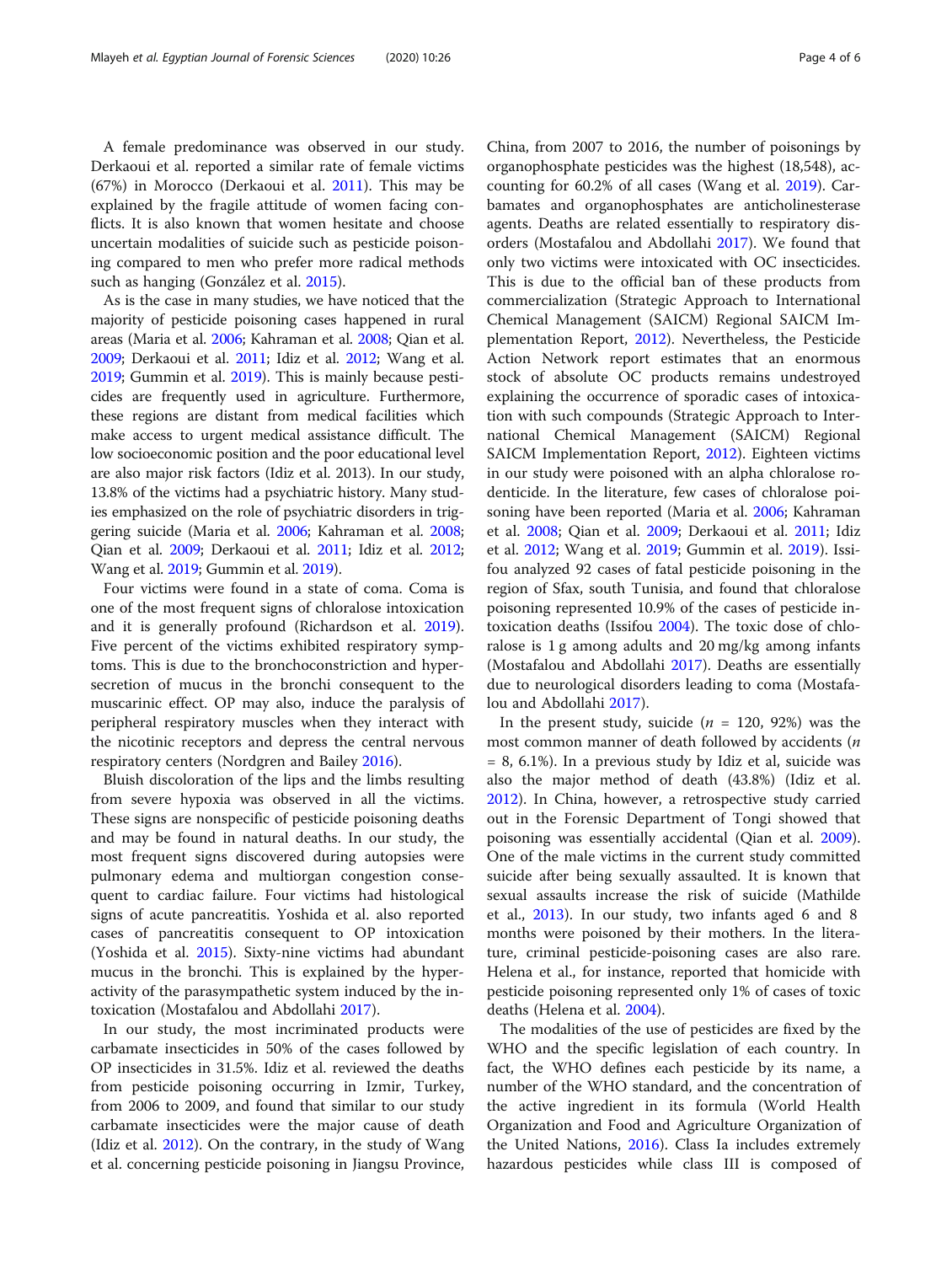slightly hazardous compounds. In Tunisia, law number 1961-39 promulgated on the 7th of July 1961, stipulates that pesticides cannot be commercialized without getting an official authorization from the authorities (Official Printing Office of The Republic of Tunisia [1961](#page-5-0)). Furthermore, this same law prohibits the conservation and the marketing of these products in facilities near food products. The 7th article of this same law also prohibits selling pesticides to children aged under 16 years. Moreover, law number 2010-2973 promulgated on the 15th of November 2010, states that in agriculture, pesticides must be used only by individuals with prior experience in pesticide management practices (Official Printing Office of The Republic of Tunisia [2010\)](#page-5-0). It also insists that the nature of pesticides and the precautions for use must be clearly mentioned on the product package.

The restriction of the availability of pesticides and the promulgation of more strict legislation is known to be the most efficient preventive measures (World Health Organization and Food and Agriculture Organization of the United Nations, [2016\)](#page-5-0) (Flemming et al. [2003\)](#page-5-0). For instance, in the USA, the instauration of rigorous legislation concerning pesticide marketing and use reduced intoxication accidents significantly (Donley [2019\)](#page-5-0). In the third world, the rigorous application of regulatory measures has also led to a significant decrease in pesticide-related mortality in several countries (Flemming et al. [2003](#page-5-0)). For example, the Department of Agriculture of Sri Lanka banned the use of fenthion and dimethoate, two class II pesticides, from June 2003. The comparison of the data 1 year before the ban (01 July 2002 until 30 June 2003) with 2 years after the ban (01 July 2004 until 30 June 2006) showed that hospital admissions for dimethoate and fenthion poisoning fell by 43%. The pesticide case fatality fell from 14.4 to 9.0% (Michael et al. [2012\)](#page-5-0). Raising public awareness about the dangers of pesticides and the use of less toxic, equally effective alternatives were also factors contributing to the decrease in intoxication cases. In Tunisia, the prevention of pesticide poisoning started by the eradication of obsolete stocks of pesticides since 2005 as a part of the African Program on Obsolete Stocks of Pesticides (PASP-Tunisia program) (Strategic Approach to International Chemical Management (SAICM) Regional SAICM Implementation Report, [2012\)](#page-5-0). This program aimed to reinforce the capacity of Tunisian institutions for rational management of chemicals, in general, and pesticides, in particular.

In Tunisia, there are two anti-poison centers, one in Tunis and the other in Sousse. The anti-poison centers (CAP) offer prevention and teaching activities. They provide appropriate toxicological information through constantly updated documentation, including the composition of the commercial products, their toxicity and the therapy to be implemented for each product

concerned. These centers need to be developed nationally and regionally.

Globally, the International Code of Conduct on the Distribution and Use of Pesticides was enacted by the Food and Agriculture Organization of the United Nations (World Health Organization and Food and Agriculture Organization of the United Nations, [2016\)](#page-5-0). It attempts to rationalize the use of pesticides and reduce the health and environmental risks associated with them. Its stated aim is to establish voluntary standards of conduct for all public and private entities engaged in or associated with the distribution and use of pesticides. The new version of the Code of Conduct adapts a "life-cycle" concept to address all stages from the development of products to the final disposal of containers (World Health Organization and Food and Agriculture Organization of the United Nations, [2016\)](#page-5-0).

## Conclusions

Pesticides are frequently used in agriculture and in homes. The availability and the easy access to these products make them a potential cause of death. Many studies have emphasized the gravity of acute pesticide poisoning but only few have described the findings during autopsies. Except for the discovery of the pesticide in the stomach content, no other signs during the autopsy were specific of pesticide poisoning. We have to underline that the frequency of pesticide poisoning is underestimated since many cases are incorrectly labeled as natural deaths. Hence, general practitioners and mainly pediatricians must be more attentive and request an autopsy whenever they suspect the context of intoxication. This study shows that a large proportion of pesticide poisoning deaths are preventable. Prevention is, on the one side, by restricting the availability of pesticides and on the other side by promulgating more vigorous legislation concerning the manufacturing, the marketing, and the use of these products.

#### Abbreviations

OP: Organophosphorus compounds; OC: Organochlorine compounds; WHO: World Health Organization; PASP: African program on obsolete stocks of pesticides; CAP: Anti-poison centers; FAO: Food and Agriculture Organization

#### Acknowledgements

None.

#### Adherence to national and international regulations Not applicable

Authors' contributions

All authors have equally participated in this work. All authors read and approved the final manuscript.

#### Funding

This research received no specific grant from any funding agency in the public, commercial, or not-for-profit sectors.